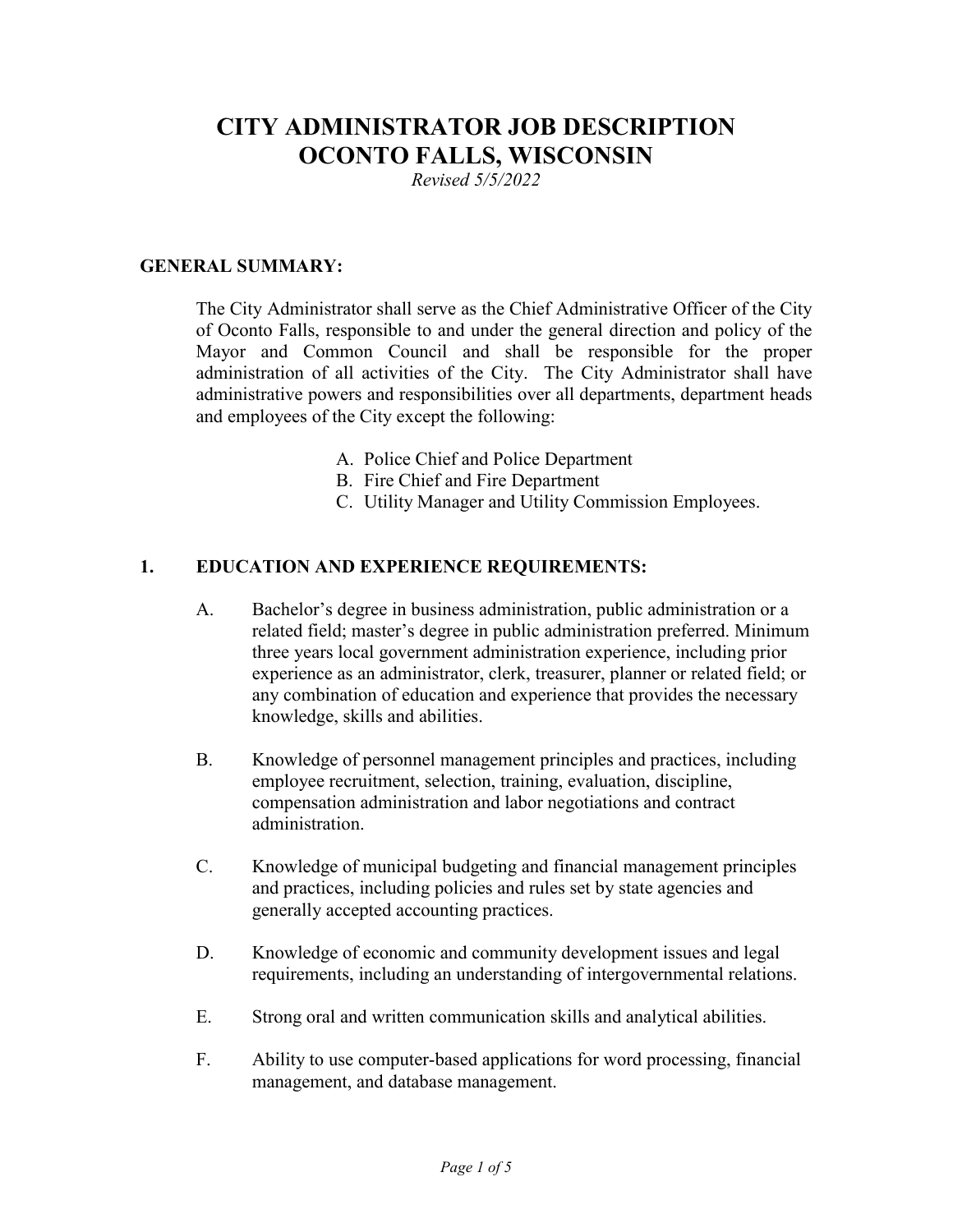### **2. PHYSICAL REQUIREMENTS:**

Work is normally performed in a climate-controlled office environment with minimal physical exertion. There are times the Administrator may need to visit department heads, employees or citizens outside of the office. Activities include frequent written and verbal communication with Council members, employees, consultants and citizens. Requires ability to present information in a formal setting to the mayor, city council and members of the public. Extensive use of computers to analyze data, produce reports and verify financial information. Uses the telephone extensively to communicate with numerous parties to address concerns and issues.

## **3. DUTIES, POWERS AND RESPONSIBILITIES:**

- A. The duties and responsibilities of the City Administrator include directing the effective and efficient performance of all City employees and coordinating and expediting all City services, functions and programs.
- B. The City Administrator shall carry out all directives approved by the Common Council which require administrative implementation through the active direction and coordination of the various City departments.
- C. The City Administrator shall be responsible for directing, coordinating and expediting the activities of all City departments, except for such authority vested by Wisconsin Statutes in certain boards and commissions. This includes making or directing such studies as are necessary to determine the most economical and efficient operation of such department and programs when deemed necessary.
- D. The City Administrator shall be at all times responsible to the Mayor and Common Council and shall be responsible for effectuating all actions for the same which require administrative implementation of where the Mayor and Common Council have directed him to act.
- E. The City Administrator shall be responsible for the administration of all day-to-day operations and services provided by the city government, including supervision of all City departments and employees in the monitoring and enforcement of all City Ordinances, Resolutions, State Statutes, and Council directives.
- F. The City Administrator shall establish and implement administrative procedures to increase the effectiveness and efficiency of the City government which are fully consistent with approved policies established by the Common Council and those of the Water & Light Commission.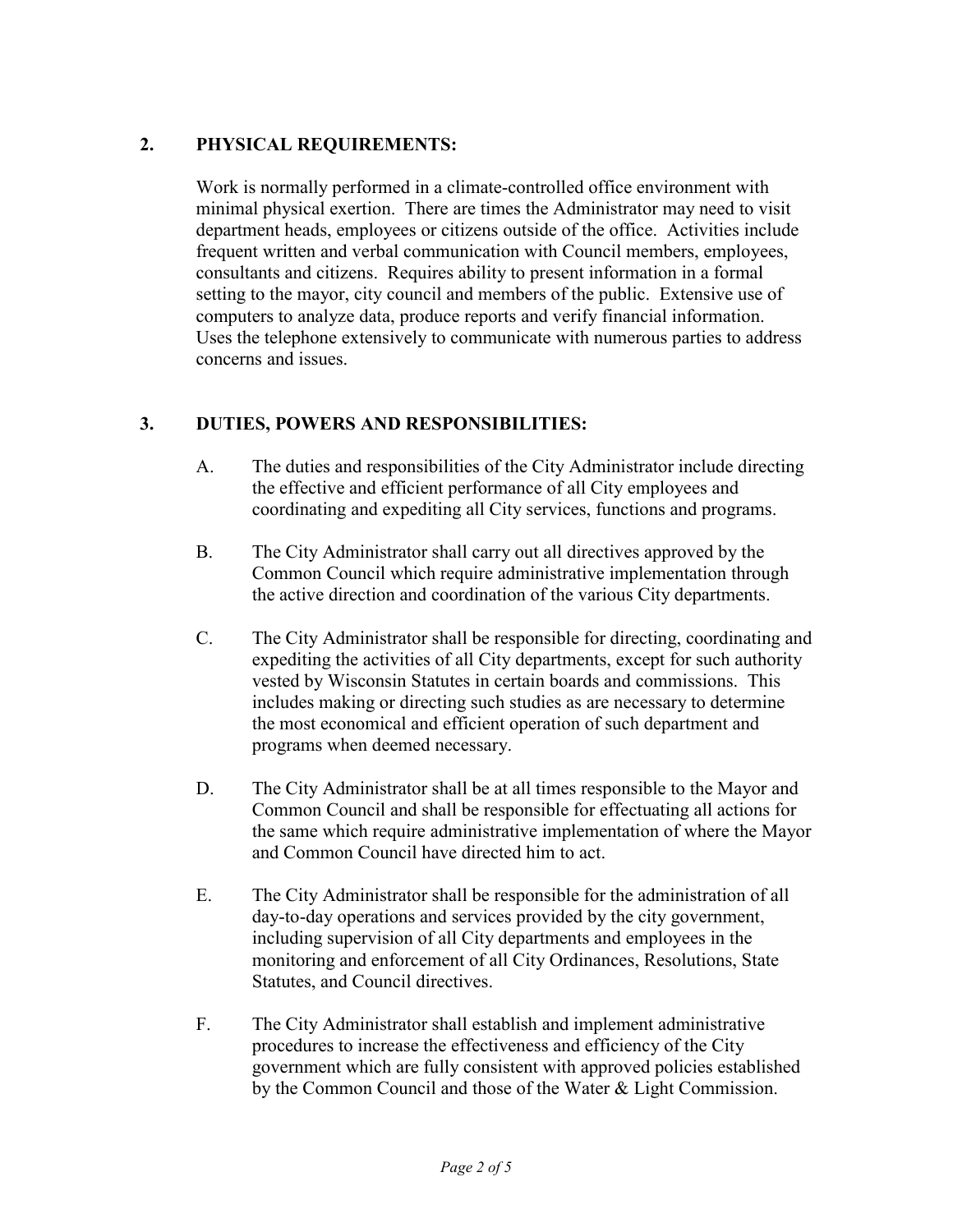The City Administrator shall be responsible for the development of policies and procedures to ensure the security of City property, records and systems.

- G. The City Administrator shall keep informed concerning current federal, state and county legislation and administrative rules affecting the City and submit appropriate reports and recommendations thereon to the Common Council/Commission.
- H. The City Administrator shall represent the City in matters involving legislative and intergovernmental affairs as required. When matters involving legislative and intergovernmental affairs could possibly affect the city's interest, the City Administrator shall report the circumstances to the appropriate committee chairperson, the Mayor or common council.
- I. The City Administrator shall submit, as deemed necessary, recommendations or suggestions for improving the health, safety or welfare of the City and shall institute and direct a system whereby City departments, as well as persons having business with the Mayor and/or Common Council or any City department, may properly and efficiently conduct such business.
- J. The City Administrator shall establish and maintain procedures to facilitate communications between citizens and City government to assure that complaints, grievances, recommendations, and other matters receive prompt attention and to assure that all such matters are expeditiously resolved. This includes informing the citizens of the state of the City through the use of newspaper articles and updating the City website.
- K. The City Administrator shall promote the economic well-being and growth of the City through public and private sector cooperation, and shall coordinate economic development efforts of the City.
- L. The City Administrator shall keep the Common Council informed about activities of City departments through oral or written reports.
- M. The City Administrator shall serve as the City's Personnel Officer, which shall include the development, implementation and enforcement of City Personnel Rules and Regulations as approved by the Common Council. This includes recommending revisions to personnel policies when necessary, evaluating, in conjunction with department heads, the performance of employees on a regular basis and recommending to the Personnel Committee the promotion, and when necessary, the reprimanding, suspension or termination of any employees.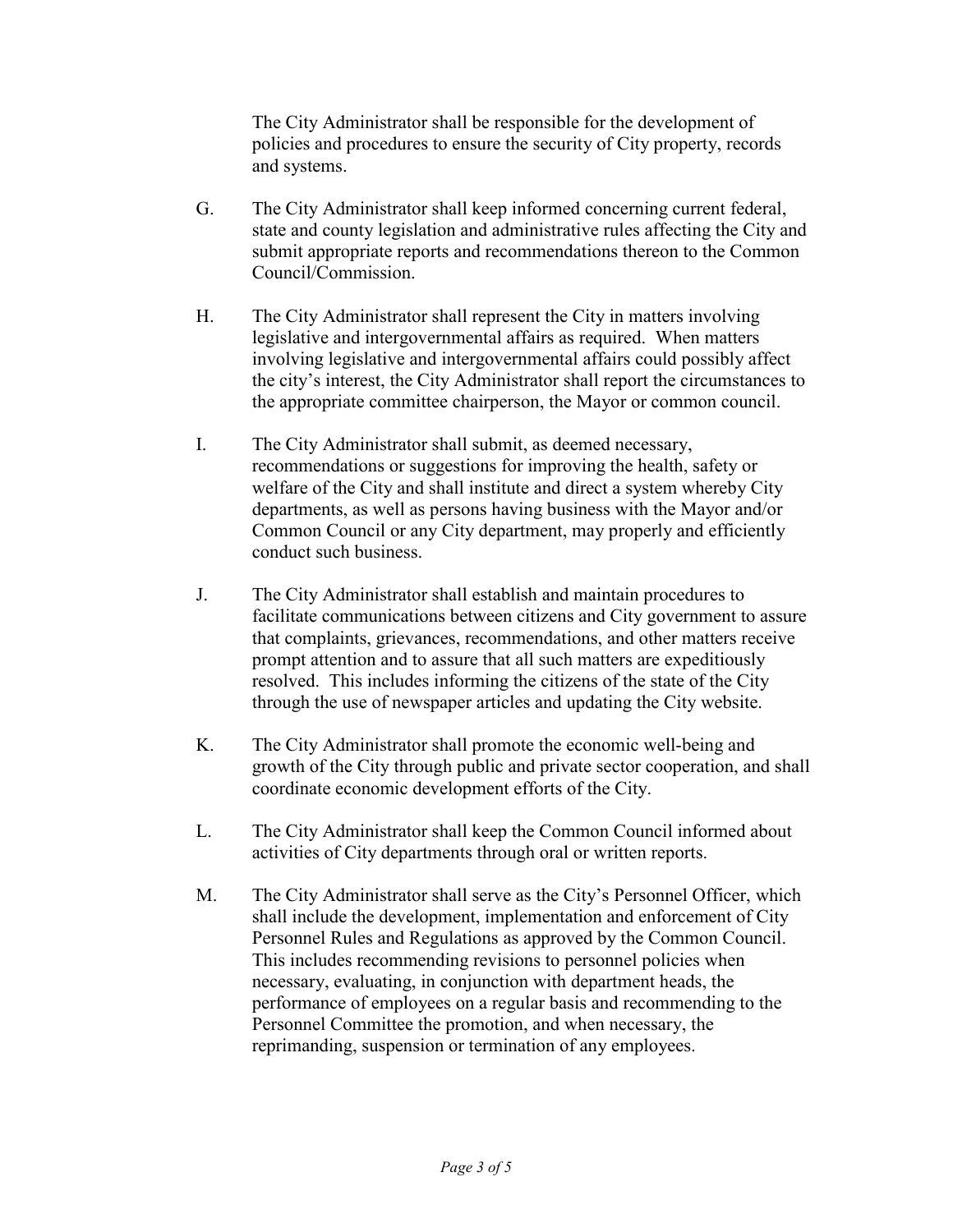- N. The City Administrator shall take such steps as are necessary to solicit or advertise for applicants for a vacant position. The Administrator shall review the applications according to established hiring procedures. Upon completion of such review, the Administrator shall submit to the Personnel Committee a ranked list of applicants with an evaluation of each applicant. The list shall consist of five (5) candidates unless there are fewer than five (5) applicants for the position and then the list shall consist of all of the applicants. A selection shall be made by the Personnel Committee, which shall refer it to the Common Council for final action.
- O. The City Administrator may recommend salaries, wage scales, and working conditions of employees to the Finance Committee.
- P. The City Administrator shall direct and oversee the City's Purchasing Policy as approved by the Common Council.
- Q. The City Administrator shall administer the payroll and maintain accurate and complete official employment records for all City employees.
- R. The City Administrator shall serve as City Treasurer, and be responsible for the duties of the Treasurer as set forth in the Wisconsin Statutes and administer the receipts, deposits and appropriate investment of all monies received by the City and may draw and countersign all orders on the City treasury.
- S. The City Administrator shall serve as City Clerk and shall be responsible for the duties of the Clerk as set forth in the Wisconsin Statutes and City Ordinances.
- T. The City Administrator shall perform the duties of Comptroller as defined in Section 62.09(10), Wisconsin Statutes and shall act as the City's Finance Officer.
- U. The City Administrator shall develop budgeting procedures, prepare and administer the annual operating and capital budgets in accordance with such guidelines as may be provided by the Common Council and in coordination with all department heads, Council committees, and the mayor.
- V. The City Administrator shall supervise the purchase of all materials, supplies, and equipment for which funds are provided in the budget; let contracts necessary for the operation and maintenance of City or utilities services for amounts up to and including Ten Thousand Dollars (\$10,000.00); receive bids or proposals for purchases or contracts in excess of Ten Thousand Dollars (\$10,000.00) for presentation to the Common Council for approval unless the taking of bids is waived.